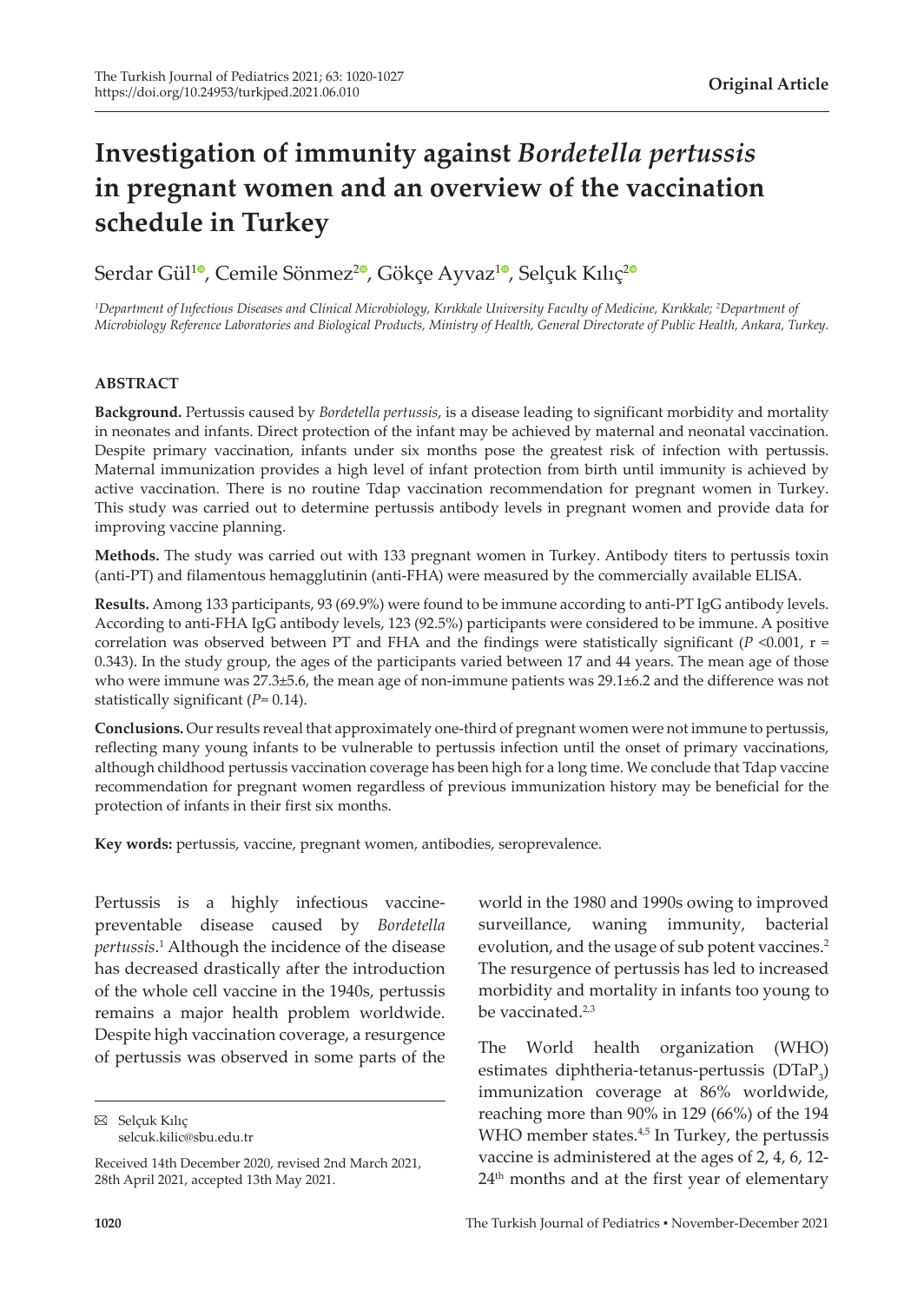school (5-6 years of age) as acellular pertussis vaccine with a total of 5 doses resulting in 98%  $\text{DTaP}_3$  vaccination coverage in 2018. In Turkey, maternal vaccination with a tetanus toxoid (TT) was started in 1994 and TT was replaced with the tetanus-diphtheria (Td) vaccine in 2004. Currently,  $Td_2$  vaccine coverage among pregnant women reached 52% in 2018.<sup>6,7</sup> Acceptable immunity is likely to be achieved one month after the completion of primary vaccination, which means infants younger than 5-7 months are partly susceptible to pertussis.<sup>8,9</sup> Infants of this age category are at relatively high risk for pertussis-related morbidity and mortality and a majority of pertussis-related deaths occur in infants younger than 3 months old.10,11 Therefore, preventive measures at this age are crucial and maternal immunization is the most effective measure to protect neonates who are vulnerable to pertussis infection.<sup>12-14</sup> On the other hand, booster doses of pertussis vaccine in adolescents and adults are required to prevent the disease, as the immunity that occurs after the disease is passed naturally or vaccinated against the disease decreases within 4-5 years.<sup>1,15,16</sup>

There is a highly significant correlation between the level of anti-Pertussis Toxin IgG antibody in the serum and protection against pertussis.13,15-18 However, maternal antibody levels are generally low even in the post-vaccine era, so there is no protective level of antibody transmission, and newborns may remain unprotected.<sup>16-23</sup> In clinical studies, acellular pertussis vaccine during pregnancy has been shown to increase the IgG titers in the mother and the IgG titers transferred to the fetus. Consequently, pertussis risk of newborns tends to decrease.12,16 Recently, maternal immunization with Tdap has been recommended in several countries such as the USA, the United Kingdom, Argentina, Belgium, Israel and New Zealand.<sup>1,11,23</sup> The Advisory Committee on Immunization Practices (ACIP) has also recommended that pregnant women receive Tdap that should be repeated in every subsequent pregnancy as of October 2012.<sup>3</sup> Tdap is not routinely recommended for pregnant

women in Turkey and data on the immune status against pertussis and the level of antibodies in pregnant women are extremely limited.19,23 The aim of this study was to determine pertussis antibody levels in pregnant women in a city representative of the Turkish population for vaccine planning.

## **Material and Methods**

## *Patient Population*

The study protocol was approved by the Clinical Research Ethics Committee of Kırıkkale University, 01/16.01.2020. The study was conducted in Kırıkkale, which is located in central Anatolia and 70 km east of Ankara, the capital of Turkey. Kırıkkale demographics represents the typical characteristics of a Turkish city with a population of about 300,000. Based on the information from Kırıkkale Provincial Health Directorate, there were 1262 pregnant women in Kırıkkale. The minimum sample size that should be taken with a minimum %10 seronegativity estimation and within the 95% confidence interval was calculated as 125 with the Openepi program. In this study, 133 patients who applied to Kırıkkale University Faculty of Medicine between the dates of 16.01.2020 and 16.06.2020 for routine control in the first trimester of their pregnancies were included. Inclusion criteria were: being pregnant and accepting to participate in the study, exclusion criteria: refusal to participate in the study, a history of disease or medication that suppresses the immune system, having symptoms of acute pertussis disease such as cough, fever and shortness of breath.

After obtaining written consent from the patient, a 5 ml of blood sample was drawn and the samples were centrifuged at 1500 rpm for 15 minutes. Separated serum samples were stored at -20°C until the study date. Laboratory work was carried out using the commercial ELISA test in the General Directorate of Public Health, Microbiology Reference Laboratories and Biological Products Department, National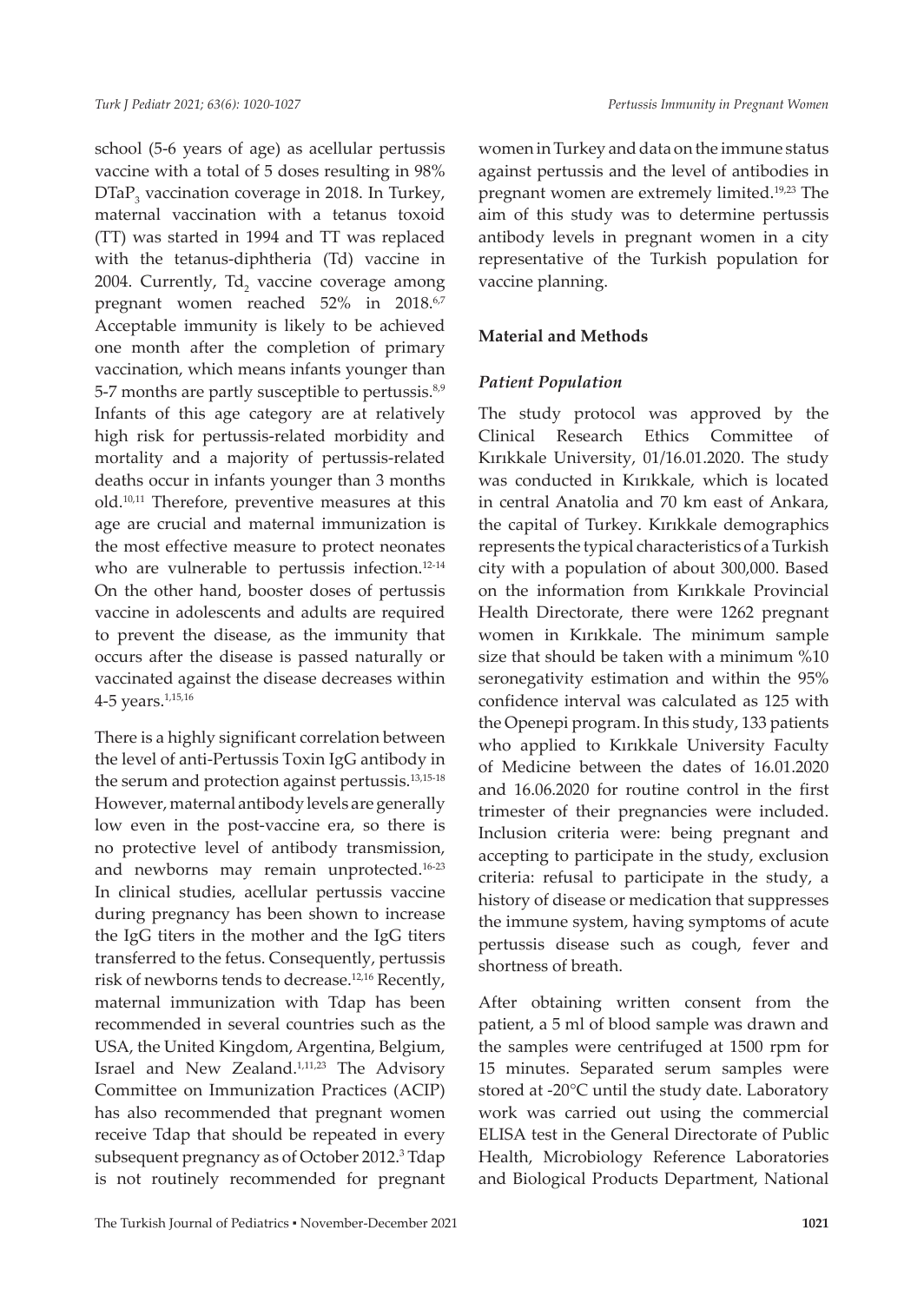Vaccine Preventable Bacterial Diseases Serology Laboratory. In addition, data on patients' age, education level, occupation, number of pregnancies, childhood vaccine and Tdap vaccine records, presence of whooping cough, and presence of immunosuppressed individuals or individuals under 1 year old in the same house was collected.

# *Laboratory Tests*

Pertussis Toxin (PT) and Filamentous Hemagglutinin (FHA) IgG antibodies were studied with the commercially available ELISA test. Pertussis Toxin IgG antibodies were studied with the Nova Lisa Bordetella pertussis IgG kit (NovaTec Immundiagnostica GmbH, Germany). The results were evaluated in terms of the Nova Tec Unit (NTU). Antibody> 11 NTU was considered to be a protective level and ≤ 11 was considered as a non-protective antibody level. The sensitivity of the kit was 98.3% with a specificity of 93.0%.

FHA IgG antibodies were studied with Demeditec Bordetella pertussis FHA IgG ELISA kit (Demeditec Diagnostics, Germany). Antibody levels >25 IU / ml were considered protective and ≤25IU / ml were considered as non-protective. The sensitivity of the test was 100% with a specificity of 86%. For both tests, ELISA plates were read in an ELISA reader (Labsystem, Multi Skan Ex, Finland) at 450/620 nm wavelength. Anti PT and anti FHA IgG antibody levels were evaluated using the Alisei Software 2.83 statistical analysis program.

# *Statistical Analysis*

Statistical analyses were conducted by using SPSS 18 software. The suitability of representing the anti-PT and anti-FHA IgG antibody levels with a normal distribution was investigated by using visual (histogram, probability plots) and analytical (Kolmogorov-Simirnov) methods. Since the anti-PT and anti-FHA IgG antibody levels and logarithmic values did not match the normal distribution, the correlation coefficient for these parameters was calculated using the Spearman test. Those with anti-PT antibody level> 11 NTU were considered immune. Chi-square and Fisher's exact test and Mann Whitney U test were used for comparison purposes between groups and it was considered significant if the p value was less than 0.05.

# **Results**

Among the 133 patients included in this study 93 (69.9%) were found to be immune according to anti-PT IgG antibody levels. On the other hand, according to anti-FHA IgG antibody levels, 123 participants (92.5%) were found to be immune. A positive correlation was observed between anti PT and anti FHA, and the findings were statistically significant ( $P \le 0.001$ ,  $r = 0.343$ ) (Fig. 1).

In the study group, the ages of the participants varied between 17 and 44 years. The mean age  $(\pm SD)$  of those who were immune was 27.3  $\pm$ 5.6, whereas the mean age of non-immune patients was 29.1±6.2. This difference was not statistically significant  $(P=0.14)$ . Table I shows the two age groups above and below 30 years with their immune and non-immune percentages. It was observed that the immunity rates of age were similar to each other and were not statistically significant (*P*=0.44). The highest number of patients were high school graduates according to their educational status, but the immune status in all groups was close to each other and



**Fig. 1.** Correlation of anti-PT with anti-FHA levels.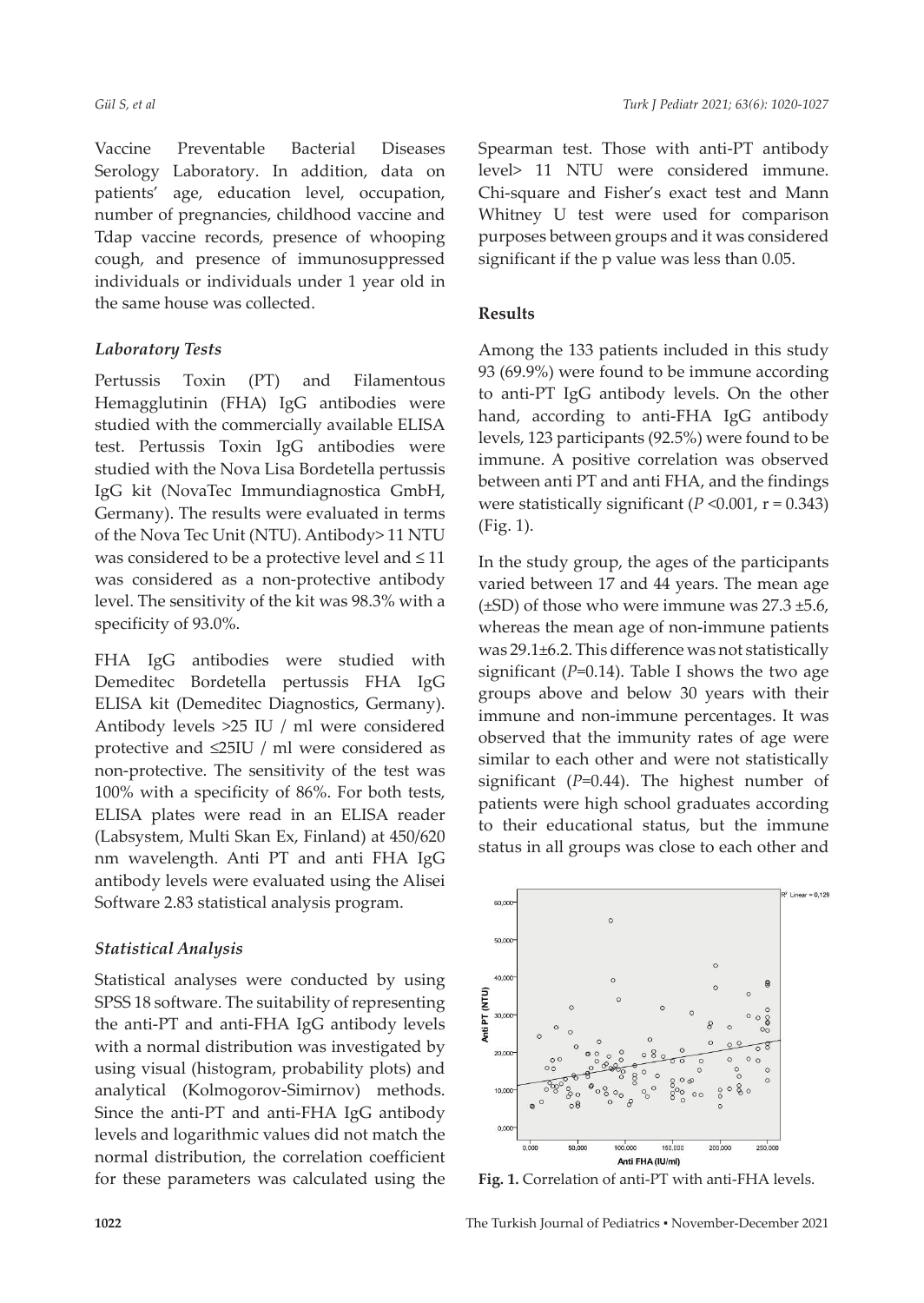| Demographics        | Anti PT       |                | anti-FHA      |                |          |
|---------------------|---------------|----------------|---------------|----------------|----------|
|                     | Immune $(\%)$ | Non-immune (%) | Immune $(\%)$ | Non-immune (%) | p values |
| Age                 |               |                |               |                |          |
| 17-29               | 57(73.1)      | 21(26.9)       | 76 (97.4)     | 2(2.6)         | 0.44     |
| Above 30            | 36(65.5)      | 19 (34.5)      | 47 (85.5)     | 8(14.5)        |          |
| Education (n; %)    |               |                |               |                |          |
| Elementary school   | 19(70.4)      | 8(29.6)        | 23(85.2)      | 4(14.8)        |          |
| Secondary school    | 14 (70.0)     | 6(30.0)        | 17(85.0)      | 3(15.0)        | 0.99     |
| High school         | 41 (70.7)     | 17(29.3)       | 56 (96.6)     | 2(3.4)         |          |
| University          | 19(67.9)      | 9(32.1)        | 27 (96.4)     | 1(3.6)         |          |
| Occupation (n; %)   |               |                |               |                |          |
| Employee            | 14(70.0)      | 6(30)          | 19(95.0)      | 1(5.0)         | 0.99     |
| House-wife          | 79 (69.9)     | 34(30.1)       | 104(92.0)     | 9(8.0)         |          |
| Pregnancy (n; %)    |               |                |               |                |          |
| First pregnancy     | 36(69.2)      | 16(30.8)       | 46 (88.5)     | 6(11.5)        | 0.98     |
| Second pregnancy    | 40 (70.2)     | 17(29.8)       | 53 (93.0)     | 4(7.0)         |          |
| Three or more       | 17(70.8)      | 7(29.2)        | 24 (100)      | $\theta$       |          |
| Vaccination history |               |                |               |                |          |
| Complete            | 8(88.9)       | 1(11.1)        | 9(100)        | $\theta$       | 0.44     |
| No vaccine          | 4(66.7)       | 2(33.3)        | 5(83.3)       | 1(16.7)        |          |
| Can't remember*     | 81 (68.6)     | 37(31.4)       | 109 (92.4)    | 9(7.6)         |          |

**Table I.** Immunity according to patient demographics.

p values were calculated according to anti PT levels.

\*This group states that childhood vaccines are complete but do not remember their content.

the difference was not statistically significant (Table I). When the participants were examined according to their employement status (i.e. employed and housewives), the immune status was similar among the groups and the difference was not statistically significant. When the number of pregnancies of the participants were examined, it was observed that there was no correlation between the number of pregnancies and immune status (Table I).

It was found that 118 (88.7%) patients had childhood vaccinations but could not remember whether DTaP vaccine was available. Immune status according to the childhood vaccination is given in Table I. Accordingly, there was no difference observed between the groups. It can be observed that there is a significant number of non-immune participants (40/133; 30.1%), whose infants can be vulnerable to pertussis if not vaccinated immediately.

#### **Discussion**

Pertussis continues to cause deaths worldwide. According to the data from WHO, 16 million cases were seen only in 2008 and 195.000 of them were fatal.<sup>1</sup> Infants are in the highest risk group in terms of severe pertussis and they usually get the disease from their adult relatives. $23,24$ 

Studies show that antibody levels begin to decrease and fall below the protective level 4-5 years after the acellular pertussis vaccine.<sup>1</sup> Therefore, booster doses are needed for longterm immunity in adulthood. The ACIP, therefore, recommends routinely administering the Tdap vaccine to pregnant women since 2012 and repeating this vaccine in every subsequent pregnancy.<sup>1</sup>

Clinical studies are being conducted in the United States and many countries in Europe concerning the results of this vaccination.<sup>1</sup> There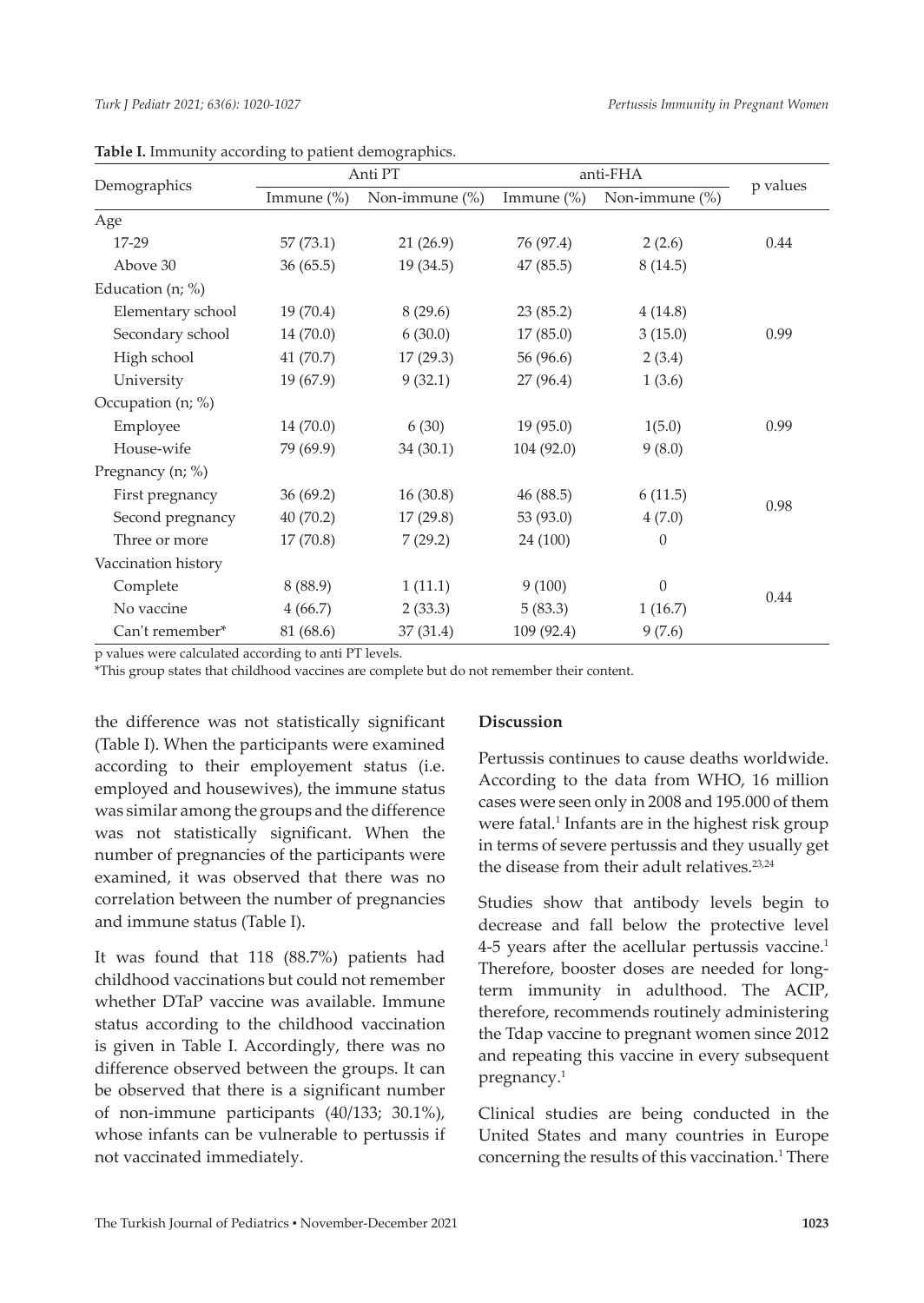is no routine recommendation of pertussis vaccine for adults and pregnant women in Turkey.6 The last dose of pertussis vaccine is applied in the first year of primary school (4-6 years old) resulting in a lack of adequate antibody levels in pregnant woman. Although contact with mild or asymptomatic pertussis cases in the society may provide protective antibodies against the disease, a significant part of the society remains susceptible to the disease in adulthood as corroborated with the data presented in the previous section.25-27

Studies showing immunity against pertussis in pregnant women are extremely limited in Turkey. In the study conducted by Ercan et al.19 72% of pregnant women were found to be immune to pertussis. In our study, the immunity rate was similar 69.9%. In studies conducted in other countries, the rates of immunity in pregnant women vary between 25% and 97.1%.15,16,27 It is thought that this difference can be attributed to the differences in the vaccination programs, different probability of the prevalence of pertussis disease and differences in disease prevelance rates of different countries.3,12-14,16,17 Pertussis is usually diagnosed serologically or clinically. According to the Centers for Disease Control (CDC) and WHO, pertussis diagnosis can be established clinically in patients with cough for at least 14 days and the presence of at least one of the following symptoms: paroxysmal cough, postcough vomiting, or whooping sound in the inspiration.<sup>1</sup> Serologically, antibodies against PT and FHA can be used in diagnosis. Antibodies against FHA antigens are not specific and may occur after *Haemophilus influenza* and *Mycoplasma pneumonia* infections, as well as other *Bordetella* infections. Antibodies developing against PT are specific for *B. Pertussis* and can be used in diagnosis.<sup>1</sup> In our study, the level of immunity in patients was 69.9% according to anti-PT IgG antibodies and 92.5% according to anti-FHA IgG antibodies. In the light of this data, the immune ratio in pregnant women was accepted as 69.9%. There is a rather limited number of studies investigating the level of immunity

against pertussis in adults in Turkey. It has been shown that immunity rates vary between 58.1% and 72%.16,19

Six of the patients (4.5%) who participated in our study stated that their pertussis vaccine or childhood vaccines were not complete. Other patients reported that childhood vaccines were complete, although they did not remember exactly whether the whooping cough vaccination was complete. The coverage rate of pertussis vaccine between the years 2007-2018 in Turkey varies between 96-98%.<sup>23</sup> This result is supported by the data presented herein with the rate of vaccination in pregnant women being 95.5%. There was no significant difference in terms of pertussis immunity between the patients who stated that their vaccinations were not complete and who had complete their vaccines.

While the average age of patients with pertussis immunity was 27.3 years, the average age of those without immunity was 29.1 years. There was no significant difference in immunity levels when patients were divided into two age groups, over 30 years old and below 30 years old. The reason for this is interpreted as the fact that the current immunity in patients is caused by the cases of whooping cough they encounter in the community rather than the last pertussis vaccine that was applied at the age of 4-6. Similarly, Kurtoğlu et al.<sup>28</sup> stated that protective antibody levels against whooping cough do not decrease in advanced age or even in the population above 70 years of age, which may be due to frequent contact with whooping cough.

The diagnosis of pertussis is difficult in adults and adolescents due to the mild and atypical symptoms, making it extremely challenging to determine the true incidence of the disease. The annual number of pertussis cases reported between 2009-2018 was between 11 and 322 $25$  in Turkey. In a study by Sönmez et al.<sup>26</sup> in adults with prolonged cough, pertussis was detected in 52 (9.7%) of 538 patients. Similarly, in the study of Gürsel et al.<sup>29</sup> in children with prolonged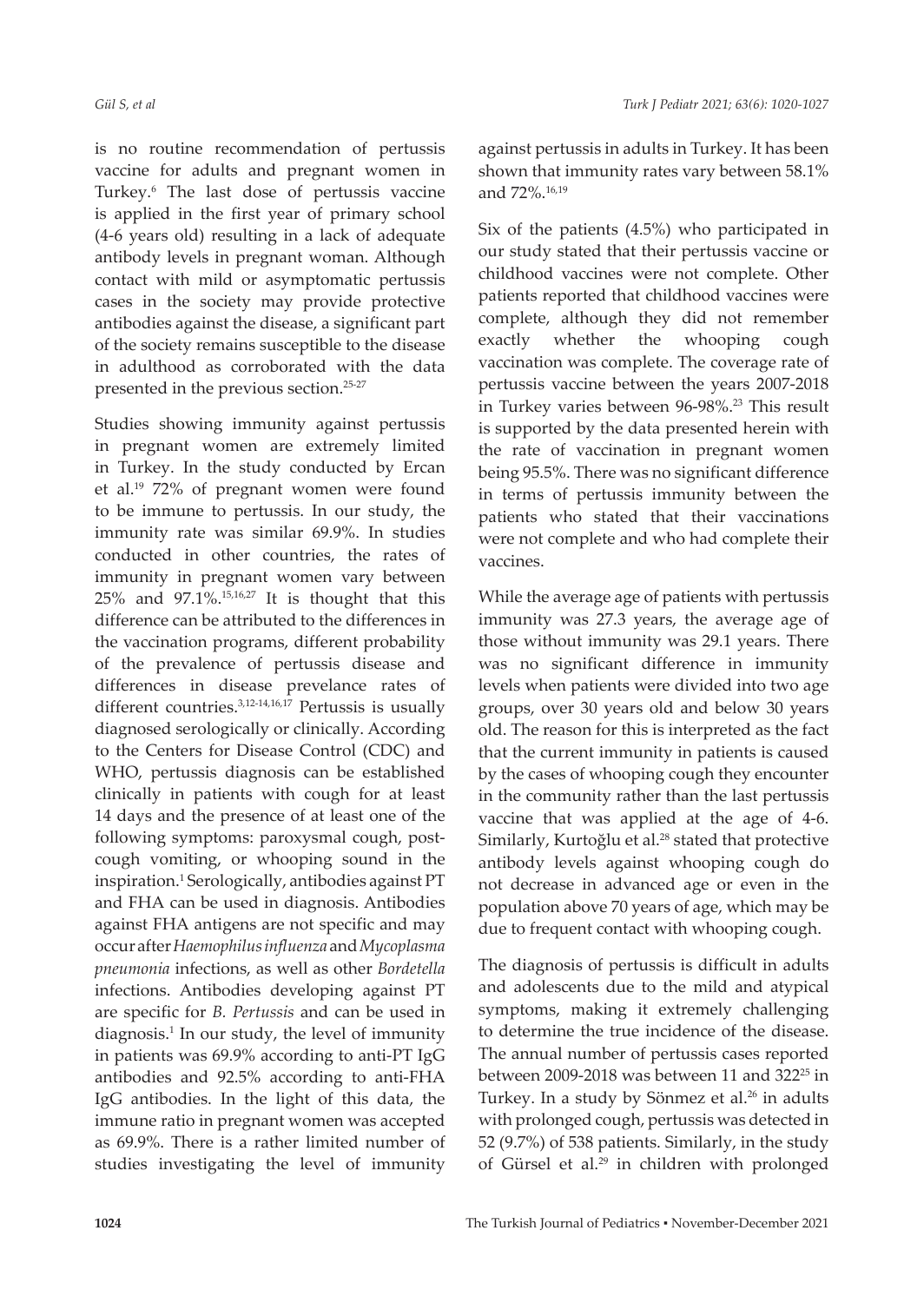cough, pertussis was detected in 12 (23.5%) of 51 patients. The data suggest that pertussis disease continues to be a common persistent public health problem in Turkey and the actual number of cases is significantly higher than reported. Hence, an improved public health policy regarding pertussis vaccination should be a Tdap vaccine administered in the second or third trimester during pregnancy which increases the number of antibodies in the mother and the fetus.<sup>29,30</sup> In some studies, it has been shown that deaths due to pertussis may decrease or even disappear in infants younger than six months of age if the administration of the Tdap vaccine in pregnant women becomes widespread.<sup>30-32</sup> The Tdap vaccine has been found to be safe in pregnant women and it has been reported that it does not increase the risk of hypertensive syndrome, chorioamnionitis, preterm delivery or low birth weight baby.<sup>14,33</sup> In addition, the Tdap vaccine was found to be cost-effective.34

Controversy still exists regarding prenatal (After 27 weeks' gestation) or post-partum immunization (up to 14 days after delivery) in the literature. It is emphasized that women should receive the Tdap vaccine during pregnancy regardless of previous immunization history. Given prenatal or post-partum immunization of mothers and development of pertussis in infants, infants whose mothers received prenatal immunization had 50% fewer cases of pertussis compared with those whose mothers received post-partum immunization. Results of cohort studies conducted in the USA and England showed that prenatal maternal Tdap vaccination is 91% effective in preventing pertussis during the first three months of life and 93% effective in preventing pertussis in the first eight weeks. 31,35-37

In the USA, the National Advisory Committee on Immunization (NACI) and the ACIP of the CDC have recommended routine Tdap vaccination for adults.<sup>1</sup> Additionally, experience in developed countries such as Canada and

the USA has demonstrated that an adolescent pertussis vaccine program implemented on a national scale, is safe and can result in a further decrease in the incidence of pertussis. On the other hand, in line with the ACIP recommendation, studies on routine Tdap vaccination in pregnant women are in use in the USA, UK and some European countries.<sup>1-3</sup> In our country, based on the previous data reflecting a significant number of pregnant women who are non-immune to pertussis, we recommend that the Tdap vaccine be implemented for pregnant women regardless of previous immunization history which in turn will be beneficial for the protection of infants in their first six months. Pertussis vaccination rate during pregnancy can be increased by the addition of Tdap vaccine in the routine vaccination schedule or national vaccination campaigns.

In conclusion, the present study revealed that approximately one third of pregnant women are not immune to pertussis, reflecting that newborn infants are vulnerable to pertussis infection. This data supports the need for pertussis vaccination with Tdap in the routine maternal immunization schedule for preventing infant infection in Turkey.

## **Author contribution**

The contributions of all authors must be described in the following manner: The authors confirm contribution to the paper as follows: study conception and design: SG, SK; data collection: GA; analysis and interpretation of results: CS, GA, SG; draft manuscript preparation: SK, SG.

All authors reviewed the results and approved the final version of the manuscript.

## **Ethical approval**

The study protocol was approved by the Clinical Research Ethics Committee of Kırıkkale University, 01/16.01.2020.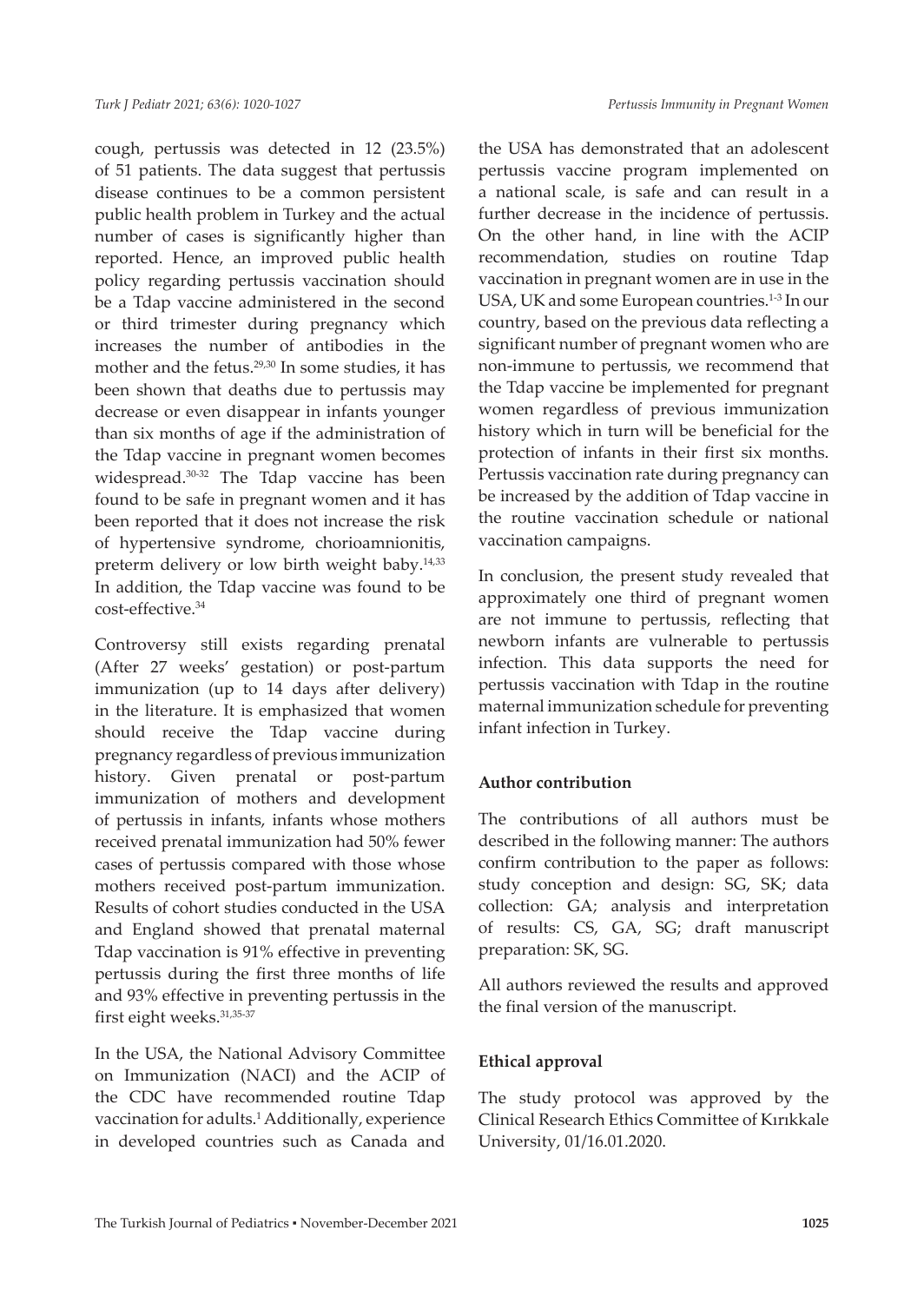#### **Source of funding**

The study receieved no funding.

### **Conflict of interest**

The authors declare no conflict of interest.

#### **REFERENCES**

- 1. Waters V, Halperin SA. Bordetella pertussis. In Bennet JE, Dolin R, Blaser MJ (eds). Mandell, Douglas, and Bennett's Principles and Practice of Infectious Diseases (8th ed) Vol 2, Chapter 232. Philadelphia: Saunders, 2015: 2619-2628e3. [https://](https://doi.org/10.1016/B978-1-4557-4801-3.00232-0) [doi.org/10.1016/B978-1-4557-4801-3.00232-0](https://doi.org/10.1016/B978-1-4557-4801-3.00232-0)
- 2. Mooi FR, van Loo IH, King AJ. Adaptation of Bordetella pertussis to vaccination: a cause for its reemergence? Emerg Infect Dis 2001; 7(Suppl 3): 526-528.<https://doi.org/10.3201/eid0707.017708>
- 3. Mooi FR, de Greff SC. The case for maternal vaccination against pertussis. Lancet Infect Dis 2007; 7: 614-624. [https://doi.org/10.1016/S1473-](https://doi.org/10.1016/S1473-3099(07)70113-5) [3099\(07\)70113-5](https://doi.org/10.1016/S1473-3099(07)70113-5)
- 4. Subaiya S, Dumolard L, Lydon P, Gacic-Dobo M, Eggers R, Conklin L. Global routine vaccination coverage, 2014. MMWR Morb Mortal Wkly Rep 2015; 64: 1252-1255. [https://doi.org/10.15585/mmwr.](https://doi.org/10.15585/mmwr.mm6444a5) [mm6444a5](https://doi.org/10.15585/mmwr.mm6444a5)
- 5. WHO. Pertussis vaccines: WHO position paper, August 2015. Wkly Epidemiol Rec 2015; 90: 433-460.
- 6. Özbek ÖA, Öktem İMA, Hekimoğlu CH, et al. Hücre içermeyen boğmaca aşı uygulamasının altıncı yılında Türkiye'nin Manisa ili'ndeki pertussis toksin antikoru seroprevalansı. Mikrobiyoloji Bülteni 2018; 52: 180-189.<https://doi.org/10.5578/mb.57534>
- 7. Republic of Turkey Ministry of Health. Health Statistics Yearbook 2018. Ankara: General Directorate of Health Information Systems, 2019. [https://sbsgm.](https://sbsgm.saglik.gov.tr/Eklenti/36164/0/siy2018en2pdf.pdf) [saglik.gov.tr/Eklenti/36164/0/siy2018en2pdf.pdf](https://sbsgm.saglik.gov.tr/Eklenti/36164/0/siy2018en2pdf.pdf)
- 8. Juretzko P, von Kries R, Hermann M, Wirsing von König CH, Weil J, Giani G. Effec-tiveness of acellular pertussis vaccine assessed by hospital-based active surveillance in Germany. Clin Infect Dis 2002; 35: 162-167.<https://doi.org/10.1086/341027>
- 9. Quinn HE, Snelling TL, Macartney KK, McIntyre PB. Duration of protection after first dose of acellular pertussis vaccine in infants. Pediatrics 2014; 133: e513-e519. <https://doi.org/10.1542/peds.2013-3181>
- 10. Greenberg DP, von Konig CH, Heininger U. Health burden of pertussis in infants and children. Pediatr Infect Dis J 2005; 24 (Suppl 5): S39-S43. [https://doi.](https://doi.org/10.1097/01.inf.0000160911.65632.e1) [org/10.1097/01.inf.0000160911.65632.e1](https://doi.org/10.1097/01.inf.0000160911.65632.e1)
- 11. Forsyth K, Plotkin S, Tan T, Wirsing von König CH. Strategies to decrease pertussis transmission to infants. Pediatrics 2015; 135: e1475-e1482. [https://doi.](https://doi.org/10.1542/peds.2014-3925) [org/10.1542/peds.2014-3925](https://doi.org/10.1542/peds.2014-3925)
- 12. Villena R, Vidal P, Carrillo F, Salinas M. Pertussis vaccination in pregnancy: security and effectiveness in the protection of the infant. Rev Chil Pediatr 2017; 88: 318-323. [https://doi.org/10.4067/S0370-](https://doi.org/10.4067/S0370-41062017000300002) [41062017000300002](https://doi.org/10.4067/S0370-41062017000300002)
- 13. Van Rie A, Wendelboe AM, Englund JA. Role of maternal antibodies in infants. Pediatr Infect Dis J 2005; 24: S62-S65. [https://doi.org/10.1097/01.](https://doi.org/10.1097/01.inf.0000160915.93979.8f) [inf.0000160915.93979.8f](https://doi.org/10.1097/01.inf.0000160915.93979.8f)
- 14. Munoz FM, Bond NH, Maccato M, et al. Safety and immunogenicity of tetanus diphtheria and acellular pertussis (Tdap) immunization during pregnancy in mothers and infants: a randomized clinical trial. JAMA 2014; 311: 1760-1769. [https://doi.org/10.1001/](https://doi.org/10.1001/jama.2014.3633) [jama.2014.3633](https://doi.org/10.1001/jama.2014.3633)
- 15. Abu Raya B, Srugo I, Bamberger E, Kessel A. The avidity of pertussis antibodies following gestational acellular pertussis immunization. Vaccine 2015; 33: 5490-5491. [https://doi.org/10.1016/j.](https://doi.org/10.1016/j.vaccine.2015.05.090) [vaccine.2015.05.090](https://doi.org/10.1016/j.vaccine.2015.05.090)
- 16. Fallo AA, Neyro SE, Manonelles GV, et al. Prevalence of pertussis antibodies in maternal blood, cord serum, and infants from mothers with and those without Tdap booster vaccination during pregnancy in Argentina. J Pediatric Infect Dis Soc 2018; 7: 11-17.
- 17. Kent A, Ladhani SN, Andrews NJ, et al; PUNS Study Group. Pertussis antibody concentrations in infants born prematurely to mothers vaccinated in pregnancy. Pediatrics 2016; 138: e20153854. [https://](https://doi.org/10.1542/peds.2015-3854) [doi.org/10.1542/peds.2015-3854](https://doi.org/10.1542/peds.2015-3854)
- 18. de Greeff SC, de Melker HE, Westerhof A, Schellekens JF, Mooi FR, van Boven M. Estimation of household transmission rates of pertussis and the effect of cocooning vaccination strategies on infant pertussis. Epidemiology 2012; 23: 852-860. [https://](https://doi.org/10.1097/EDE.0b013e31826c2b9e) [doi.org/10.1097/EDE.0b013e31826c2b9e](https://doi.org/10.1097/EDE.0b013e31826c2b9e)
- 19. Ercan TE, Sönmez C, Vural M, Erginoz E, Torunoğlu MA, Perk Y. Seroprevalance of pertussis antibodies in maternal and cord blood of preterm and term infants. Vaccine 2013; 31: 4172-4176. [https://doi.](https://doi.org/10.1016/j.vaccine.2013.06.088) [org/10.1016/j.vaccine.2013.06.088](https://doi.org/10.1016/j.vaccine.2013.06.088)